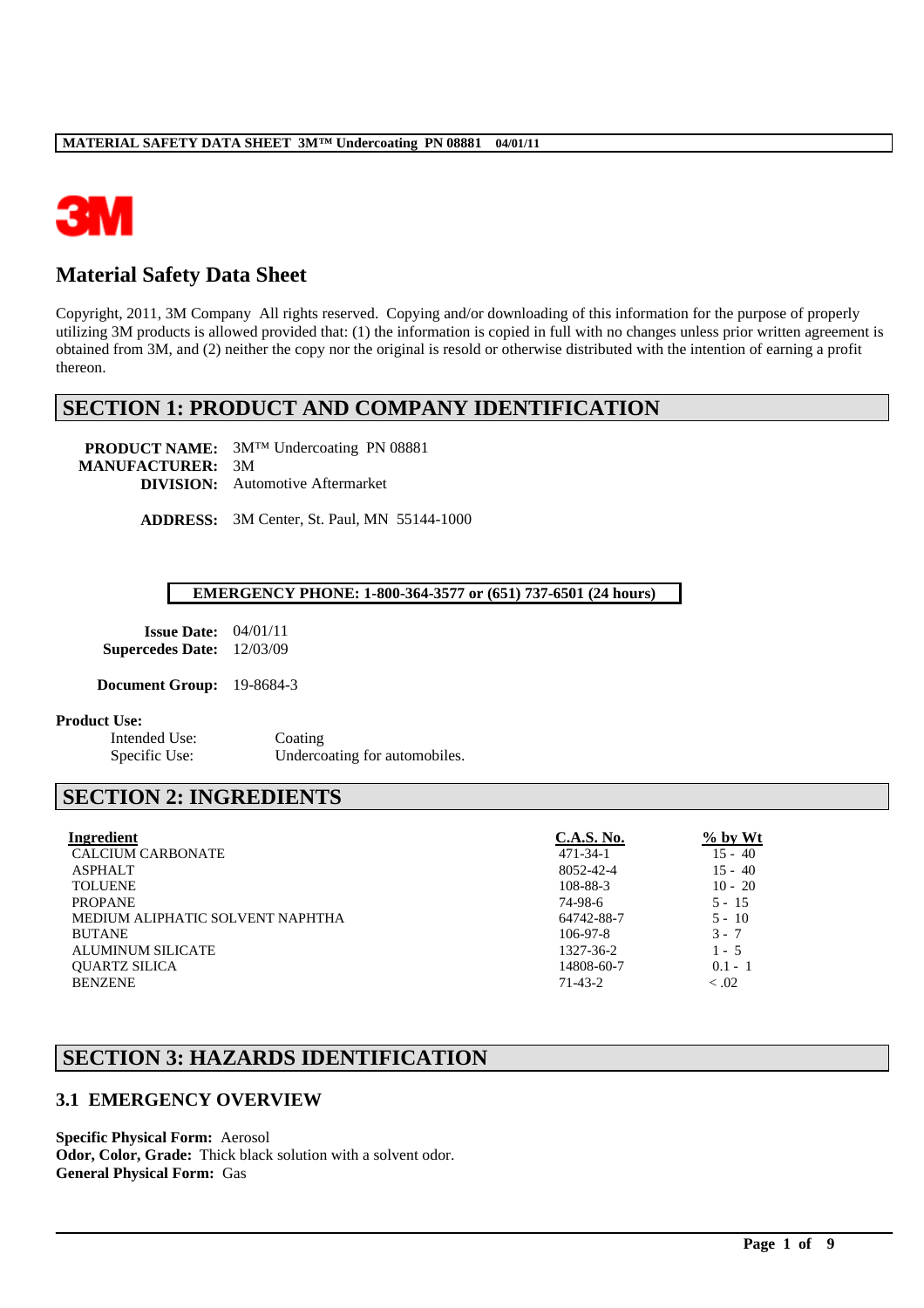**Immediate health, physical, and environmental hazards:** Flammable liquefied gas. Aerosol container contains flammable gas under pressure. Closed containers exposed to heat from fire may build pressure and explode. Extremely flammable liquid and vapor. Aerosol container contains flammable material under pressure. May cause target organ effects. Contains a chemical or chemicals which can cause birth defects or other reproductive harm. Contains a chemical or chemicals which can cause cancer. May cause genotoxic or mutagenic effects.

## **3.2 POTENTIAL HEALTH EFFECTS**

#### **Eye Contact:**

Mild Eye Irritation: Signs/symptoms may include redness, pain, and tearing.

#### **Skin Contact:**

Moderate Skin Irritation: Signs/symptoms may include localized redness, swelling, itching, and dryness.

#### **Inhalation:**

Respiratory Tract Irritation: Signs/symptoms may include cough, sneezing, nasal discharge, headache, hoarseness, and nose and throat pain.

Single exposure, above recommended guidelines, may cause: Cardiac Sensitization: Signs/symptoms may include irregular heartbeat (arrhythmia), faintness, chest pain, and may be fatal.

Intentional concentration and inhalation may be harmful or fatal.

Prolonged or repeated exposure may cause:

Respiratory Effects: Signs/symptoms may include cough, shortness of breath, chest tightness, wheezing, increased heart rate, bluish colored skin (cyanosis), sputum production, changes in lung function tests, and/or respiratory failure.

May be absorbed following inhalation and cause target organ effects.

#### **Ingestion:**

Gastrointestinal Irritation: Signs/symptoms may include abdominal pain, stomach upset, nausea, vomiting and diarrhea.

May be absorbed following ingestion and cause target organ effects.

#### **Target Organ Effects:**

Central Nervous System (CNS) Depression: Signs/symptoms may include headache, dizziness, drowsiness, incoordination, nausea, slowed reaction time, slurred speech, giddiness, and unconsciousness.

#### Prolonged or repeated exposure may cause:

Neurological Effects: Signs/symptoms may include personality changes, lack of coordination, sensory loss, tingling or numbness of the extremities, weakness, tremors, and/or changes in blood pressure and heart rate.

\_\_\_\_\_\_\_\_\_\_\_\_\_\_\_\_\_\_\_\_\_\_\_\_\_\_\_\_\_\_\_\_\_\_\_\_\_\_\_\_\_\_\_\_\_\_\_\_\_\_\_\_\_\_\_\_\_\_\_\_\_\_\_\_\_\_\_\_\_\_\_\_\_\_\_\_\_\_\_\_\_\_\_\_\_\_\_\_\_\_\_\_\_\_\_\_\_

Ocular Effects: Signs/symptoms may include blurred or significantly impaired vision.

Auditory Effects: Signs/symptoms may include hearing impairment, balance dysfunction and ringing in the ears.

Olfactory Effects: Signs/symptoms may include decreased ability to detect odors and/or complete loss of smell.

Genotoxicity and Mutagenicity: May interact with genetic material and possibly alter gene expression.

Contains a chemical or chemicals which can cause birth defects or other reproductive harm.

#### **Carcinogenicity:**

Contains a chemical or chemicals which can cause cancer.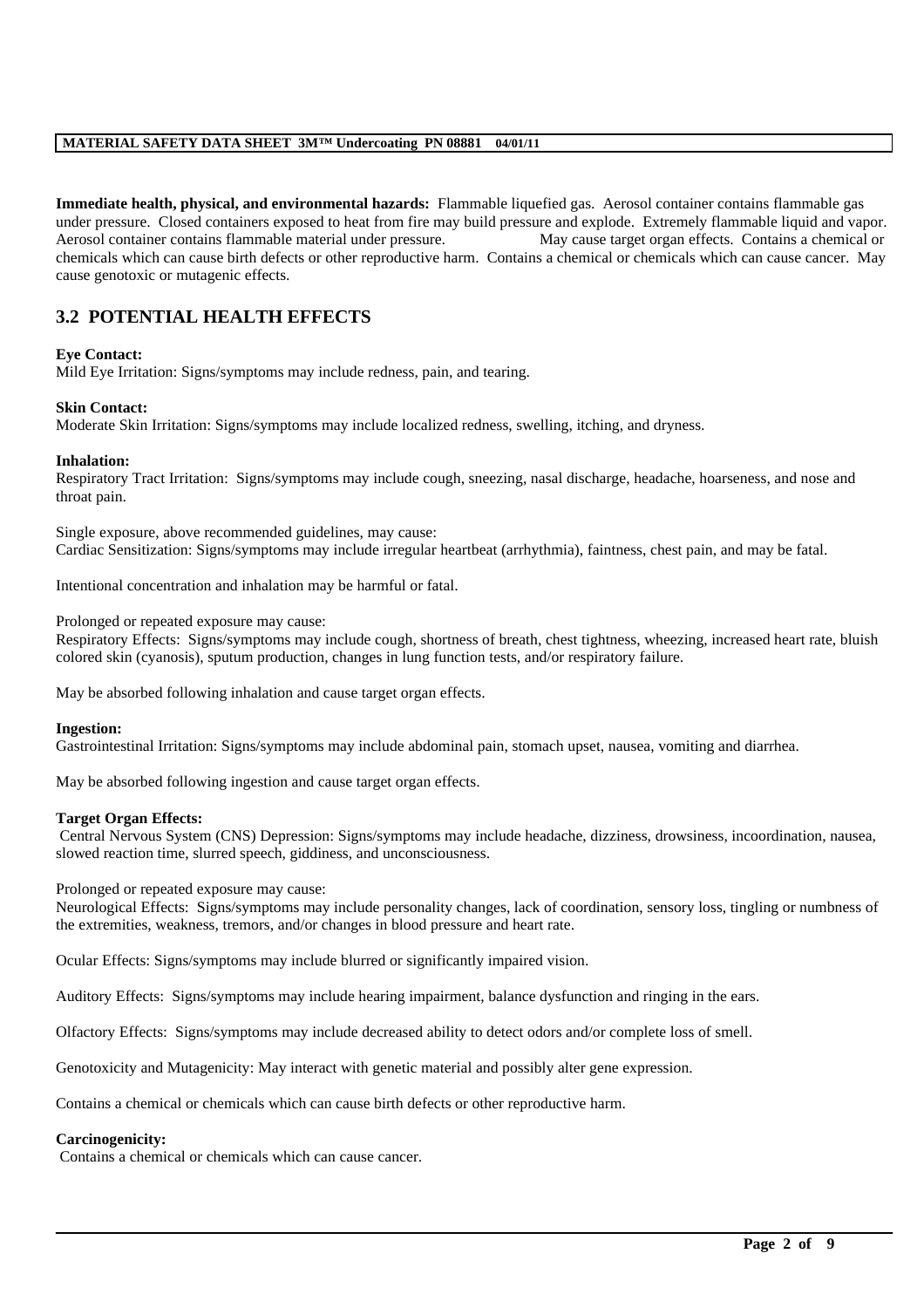| Ingredient           | <b>C.A.S. No.</b> | <b>Class Description</b>      | <b>Regulation</b>                           |
|----------------------|-------------------|-------------------------------|---------------------------------------------|
| <b>ASPHALT</b>       | 8052-42-4         | Grp. 2B: Possible human carc. | International Agency for Research on Cancer |
| <b>BENZENE</b>       | $71-43-2$         | Grp. 1: Carcinogenic to       | International Agency for Research on Cancer |
|                      |                   | humans                        |                                             |
| <b>BENZENE</b>       | 71-43-2           | Known human carcinogen        | National Toxicology Program Carcinogens     |
| <b>BENZENE</b>       | $71-43-2$         | Cancer hazard                 | <b>OSHA</b> Carcinogens                     |
| <b>OUARTZ SILICA</b> | 14808-60-7        | Grp. 1: Carcinogenic to       | International Agency for Research on Cancer |
|                      |                   | humans                        |                                             |
| <b>OUARTZ SILICA</b> | 14808-60-7        | Known human carcinogen        | National Toxicology Program Carcinogens     |

# **SECTION 4: FIRST AID MEASURES**

## **4.1 FIRST AID PROCEDURES**

The following first aid recommendations are based on an assumption that appropriate personal and industrial hygiene practices are followed.

**Eye Contact:** Flush eyes with large amounts of water. If signs/symptoms persist, get medical attention. **Skin Contact:** Remove contaminated clothing and shoes. Immediately flush skin with large amounts of water. Get medical attention. Wash contaminated clothing and clean shoes before reuse.

**Inhalation:** Remove person to fresh air. Get immediate medical attention.

**If Swallowed:** Do not induce vomiting unless instructed to do so by medical personnel. Give victim two glasses of water. Never give anything by mouth to an unconscious person. Get medical attention.

### **4.2 NOTE TO PHYSICIANS**

Exposure may increase myocardial irritability. Do not administer sympathomimetic drugs unless absolutely necessary.

## **SECTION 5: FIRE FIGHTING MEASURES**

## **5.1 FLAMMABLE PROPERTIES**

| <b>Autoignition temperature</b> | No Data Available                                   |
|---------------------------------|-----------------------------------------------------|
| <b>Flash Point</b>              | $\epsilon = 0$ °F [ <i>Test Method:</i> Closed Cup] |
| <b>Flammable Limits(LEL)</b>    | 10%                                                 |
| <b>Flammable Limits(UEL)</b>    | $9.5\%$                                             |

## **5.2 EXTINGUISHING MEDIA**

Use fire extinguishers with class B extinguishing agents (e.g., dry chemical, carbon dioxide).

## **5.3 PROTECTION OF FIRE FIGHTERS**

**Special Fire Fighting Procedures:** Wear full protective equipment (Bunker Gear) and a self-contained breathing apparatus (SCBA).

**Unusual Fire and Explosion Hazards:** Flammable liquefied gas. Closed containers exposed to heat from fire may build pressure and explode. Aerosol container contains flammable material under pressure.

### **Note: See STABILITY AND REACTIVITY (SECTION 10) for hazardous combustion and thermal decomposition information.**

\_\_\_\_\_\_\_\_\_\_\_\_\_\_\_\_\_\_\_\_\_\_\_\_\_\_\_\_\_\_\_\_\_\_\_\_\_\_\_\_\_\_\_\_\_\_\_\_\_\_\_\_\_\_\_\_\_\_\_\_\_\_\_\_\_\_\_\_\_\_\_\_\_\_\_\_\_\_\_\_\_\_\_\_\_\_\_\_\_\_\_\_\_\_\_\_\_

## **SECTION 6: ACCIDENTAL RELEASE MEASURES**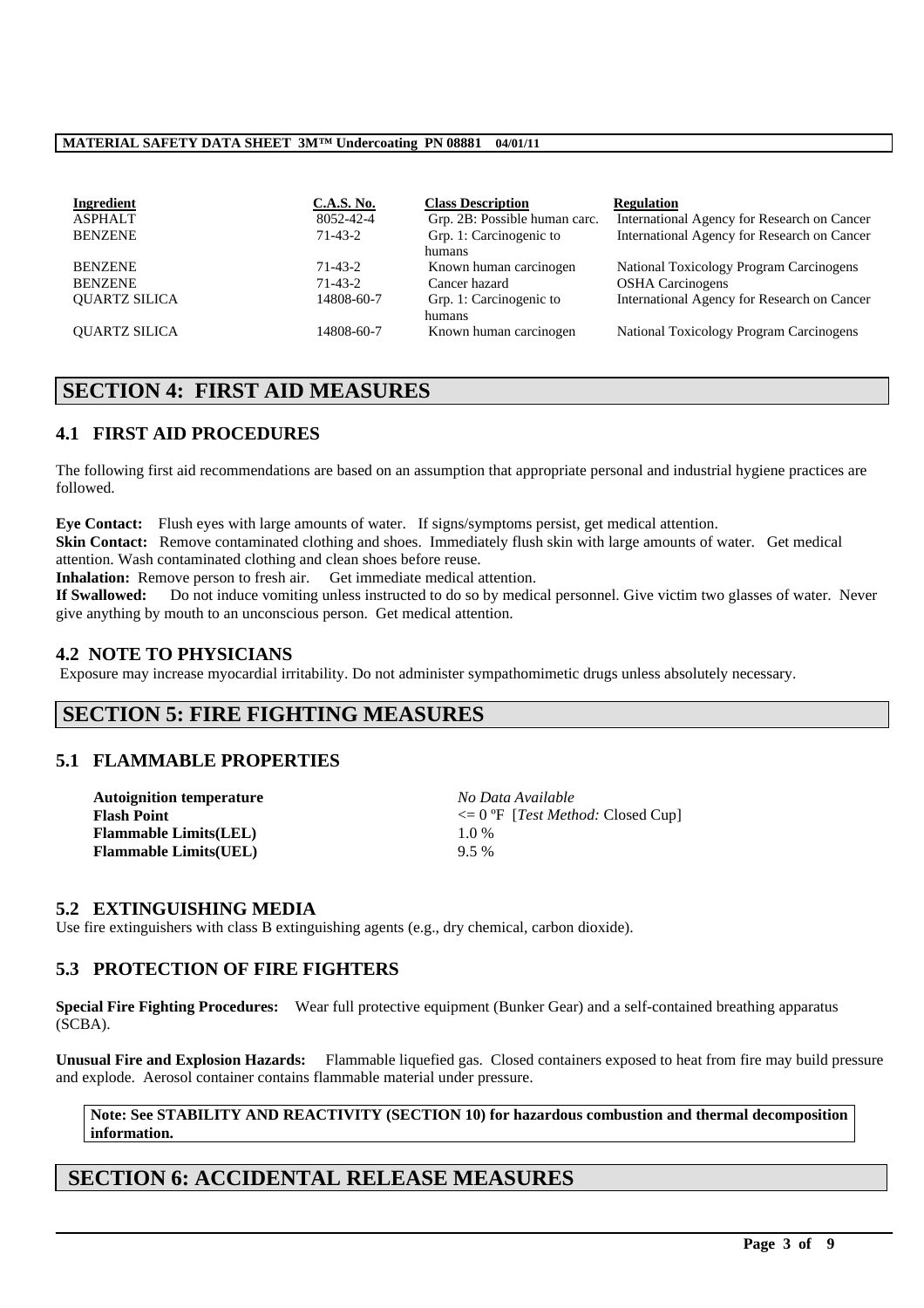#### **6.1. Personal precautions, protective equipment and emergency procedures**

If possible, seal leaking container. Place leaking containers in a well-ventilated area, preferably an operating exhaust hood, or if necessary outdoors on an impermeable surface until appropriate packaging for the leaking container or its contents is available.

For large spill, or spills in confined spaces, provide mechanical ventilation to disperse or exhaust vapors, in accordance with good industrial hygiene practice. Warning! A motor could be an ignition source and could cause flammable gases or vapors in the spill area to burn or explode. Remember, adding an absorbent material does not remove a toxic, corrosivity or flammability hazard.

#### **6.2. Environmental precautions**

For larger spills, cover drains and build dikes to prevent entry into sewer systems or bodies of water. Collect the resulting residue containing solution. Place in a metal container approved for transportation by appropriate authorities. Dispose of collected material as soon as possible.

#### **Clean-up methods**

Refer to other sections of this MSDS for information regarding physical and health hazards, respiratory protection, ventilation, and personal protective equipment. Call 3M-HELPS line (1-800-364-3577) for more information on handling and managing the spill. Contain spill. Cover spill area with a fire-extinguishing foam. An aqueous film forming foam (AFFF) is recommended. Working from around the edges of the spill inward, cover with bentonite, vermiculite, or commercially available inorganic absorbent material. Mix in sufficient absorbent until it appears dry. Collect as much of the spilled material as possible using non-sparking tools. Clean up residue with an appropriate solvent selected by a qualified and authorized person. Ventilate the area with fresh air. Read and follow safety precautions on the solvent label and MSDS. Seal the container.

**In the event of a release of this material, the user should determine if the release qualifies as reportable according to local, state, and federal regulations.**

# **SECTION 7: HANDLING AND STORAGE**

## **7.1 HANDLING**

Do not eat, drink or smoke when using this product. Wash exposed areas thoroughly with soap and water. Keep away from heat, sparks, open flame, pilot lights and other sources of ignition. Do not pierce or burn container, even after use. No smoking while handling this material. Do not spray near flames or sources of ignition. Avoid breathing of vapors created during cure cycle. Aerosol container contains flammable gas under pressure. Avoid eye contact with vapors, mists, or spray. Keep out of the reach of children.

## **7.2 STORAGE**

Store away from acids. Store away from heat.

# **SECTION 8: EXPOSURE CONTROLS/PERSONAL PROTECTION**

## **8.1 ENGINEERING CONTROLS**

Use with appropriate local exhaust ventilation. Use in an enclosed process area is recommended. Use with functioning spray booth or local exhaust. Use in a well-ventilated area. If exhaust ventilation is not available, use appropriate respiratory protection. Do not use in a confined area or areas with little or no air movement. Do not remain in area where available oxygen may be reduced. Use general dilution ventilation and/or local exhaust ventilation to control airborne exposures to below Occupational Exposure Limits and/or control mist, vapor, or spray. If ventilation is not adequate, use respiratory protection equipment.

\_\_\_\_\_\_\_\_\_\_\_\_\_\_\_\_\_\_\_\_\_\_\_\_\_\_\_\_\_\_\_\_\_\_\_\_\_\_\_\_\_\_\_\_\_\_\_\_\_\_\_\_\_\_\_\_\_\_\_\_\_\_\_\_\_\_\_\_\_\_\_\_\_\_\_\_\_\_\_\_\_\_\_\_\_\_\_\_\_\_\_\_\_\_\_\_\_

## **8.2 PERSONAL PROTECTIVE EQUIPMENT (PPE)**

#### **8.2.1 Eye/Face Protection**

Avoid eye contact with vapors, mists, or spray. The following eye protection(s) are recommended: Indirect Vented Goggles .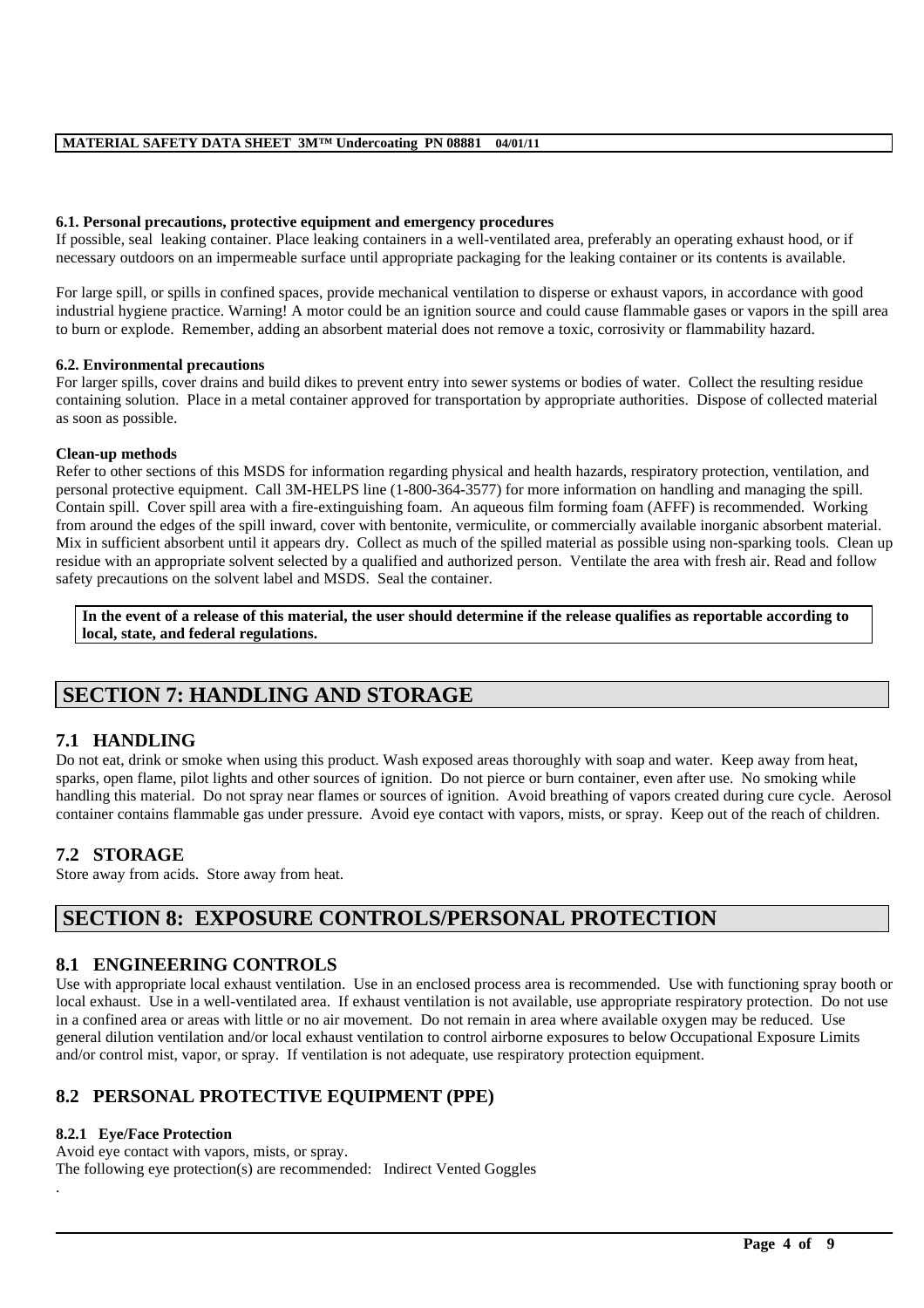#### **8.2.2 Skin Protection**

Avoid skin contact. Avoid prolonged or repeated skin contact. Select and use gloves and/or protective clothing to prevent skin contact based on the results of an exposure assessment. Consult with your glove and/or protective clothing manufacturer for selection of appropriate compatible materials.

#### **8.2.3 Respiratory Protection**

Avoid breathing of vapors. Avoid breathing of vapors created during cure cycle.

Select one of the following NIOSH approved respirators based on airborne concentration of contaminants and in accordance with OSHA regulations: Half facepiece or fullface air-purifying respirator with organic vapor cartridges

. Select and use respiratory protection to prevent an inhalation exposure based on the results of an exposure assessment. Consult with your respirator manufacturer for selection of appropriate types of respirators.

#### **8.2.4 Prevention of Swallowing**

Do not eat, drink or smoke when using this product. Wash exposed areas thoroughly with soap and water. Not applicable.

## **8.3 EXPOSURE GUIDELINES**

| Ingredient               | <b>Authority</b> | <u>Type</u>         | Limit             | <b>Additional Information</b> |
|--------------------------|------------------|---------------------|-------------------|-------------------------------|
| <b>CALCIUM CARBONATE</b> | <b>CMRG</b>      | TWA                 | $10 \text{ mg/m}$ |                               |
| <b>CALCIUM CARBONATE</b> | <b>CMRG</b>      | <b>STEL</b>         | $20$ mg/m $3$     |                               |
| <b>BENZENE</b>           | <b>ACGIH</b>     | TWA                 | $0.5$ ppm         | Skin Notation*                |
| <b>BENZENE</b>           | <b>ACGIH</b>     | <b>STEL</b>         | $2.5$ ppm         | Skin Notation*                |
| <b>BENZENE</b>           | <b>OSHA</b>      | TWA                 | 1 ppm             | 29 CFR 1910.1028              |
| <b>BENZENE</b>           | <b>OSHA</b>      | <b>STEL</b>         | 5 ppm             | 29 CFR 1910.1028              |
| <b>BENZENE</b>           | <b>OSHA</b>      | TWA                 | $10$ ppm          |                               |
| <b>BENZENE</b>           | <b>OSHA</b>      | <b>CEIL</b>         | 25 ppm            |                               |
| <b>TOLUENE</b>           | <b>ACGIH</b>     | TWA                 | 20 ppm            |                               |
| <b>TOLUENE</b>           | <b>CMRG</b>      | <b>STEL</b>         | 75 ppm            | Skin Notation*                |
| <b>TOLUENE</b>           | <b>OSHA</b>      | <b>TWA</b>          | $200$ ppm         |                               |
| <b>TOLUENE</b>           | <b>OSHA</b>      | <b>CEIL</b>         | 300 ppm           |                               |
| <b>ASPHALT</b>           | <b>ACGIH</b>     | TWA, as benzene     | $0.5$ mg/m $3$    |                               |
|                          |                  | solubles, inhalable |                   |                               |
|                          |                  | fraction            |                   |                               |
| <b>PROPANE</b>           | <b>OSHA</b>      | TWA                 | $1800$ mg/m3      |                               |
| MEDIUM ALIPHATIC SOLVENT | <b>CMRG</b>      | TWA                 | $100$ ppm         |                               |
| <b>NAPHTHA</b>           |                  |                     |                   |                               |
| <b>QUARTZ SILICA</b>     | <b>ACGIH</b>     | TWA, respirable     | $0.025$ mg/m3     |                               |
|                          |                  | fraction            |                   |                               |
| <b>QUARTZ SILICA</b>     | <b>OSHA</b>      | TWA concentration,  | $0.1$ mg/m $3$    |                               |
|                          |                  | respirable          |                   |                               |
| <b>QUARTZ SILICA</b>     |                  |                     |                   |                               |
|                          | <b>OSHA</b>      | TWA concentration,  | $0.3$ mg/m $3$    |                               |

\* Substance(s) refer to the potential contribution to the overall exposure by the cutaneous route including mucous membrane and eye, either by airborne or, more particularly, by direct contact with the substance. Vehicles can alter skin absorption.

#### SOURCE OF EXPOSURE LIMIT DATA:

ACGIH: American Conference of Governmental Industrial Hygienists

CMRG: Chemical Manufacturer Recommended Guideline

OSHA: Occupational Safety and Health Administration

AIHA: American Industrial Hygiene Association Workplace Environmental Exposure Level (WEEL)

# **SECTION 9: PHYSICAL AND CHEMICAL PROPERTIES**

**Specific Physical Form:** Aerosol

\_\_\_\_\_\_\_\_\_\_\_\_\_\_\_\_\_\_\_\_\_\_\_\_\_\_\_\_\_\_\_\_\_\_\_\_\_\_\_\_\_\_\_\_\_\_\_\_\_\_\_\_\_\_\_\_\_\_\_\_\_\_\_\_\_\_\_\_\_\_\_\_\_\_\_\_\_\_\_\_\_\_\_\_\_\_\_\_\_\_\_\_\_\_\_\_\_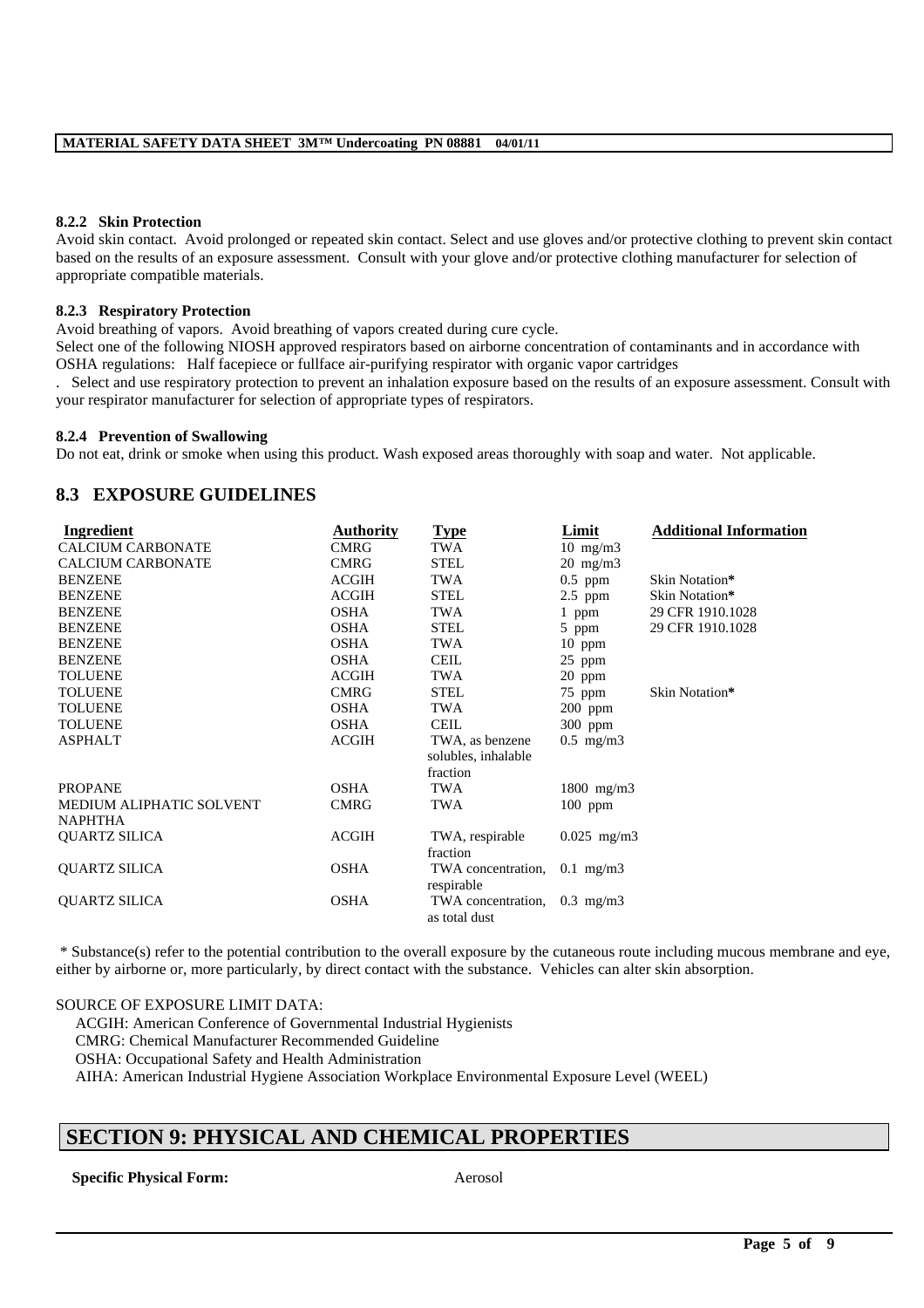**Odor, Color, Grade: Thick black solution with a solvent odor. General Physical Form:** Gas **Autoignition temperature** *No Data Available* **Flash Point**  $\leq 0$  <sup>o</sup>F [*Test Method: Closed Cup*] **Flammable Limits(LEL)** 1.0 % **Flammable Limits(UEL)** 9.5 % **Boiling Point** *No Data Available* **Density** 1.1 g/ml **Vapor Density** >= 1 [*Ref Std:* AIR=1] **Vapor Pressure** *No Data Available* **Specific Gravity** 1.1 [*Ref Std:* WATER=1] **pH** *No Data Available* **Melting point** *No Data Available* **Solubility In Water** *Not Applicable* **Average particle size** *No Data Available* **Evaporation rate**  $\geq 1$  [*Ref Std:* ETHER=1] **Hazardous Air Pollutants** 16.6 % weight [*Test Method:* Calculated] **Volatile Organic Compounds** 39.4 % weight [*Test Method:* calculated per CARB title 2] **Volatile Organic Compounds** 434 g/l [*Test Method: calculated SCAQMD rule 443.1*] **Kow - Oct/Water partition coef** *No Data Available* **Percent volatile** 61.0 **VOC Less H2O & Exempt Solvents** 434 g/l [*Test Method: calculated SCAQMD rule 443.1*] **Viscosity** *No Data Available*

# **SECTION 10: STABILITY AND REACTIVITY**

**Stability:** Stable.

**Materials and Conditions to Avoid: 10.1 Conditions to avoid** None known

**10.2 Materials to avoid** None known

**Hazardous Polymerization:** Hazardous polymerization will not occur.

## **Hazardous Decomposition or By-Products**

**Substance Condition** Hydrocarbons Not Specified Carbon monoxide Not Specified Carbon dioxide Not Specified Hydrogen Sulfide Not Specified Oxides of Sulfur Not Specified

\_\_\_\_\_\_\_\_\_\_\_\_\_\_\_\_\_\_\_\_\_\_\_\_\_\_\_\_\_\_\_\_\_\_\_\_\_\_\_\_\_\_\_\_\_\_\_\_\_\_\_\_\_\_\_\_\_\_\_\_\_\_\_\_\_\_\_\_\_\_\_\_\_\_\_\_\_\_\_\_\_\_\_\_\_\_\_\_\_\_\_\_\_\_\_\_\_

# **SECTION 11: TOXICOLOGICAL INFORMATION**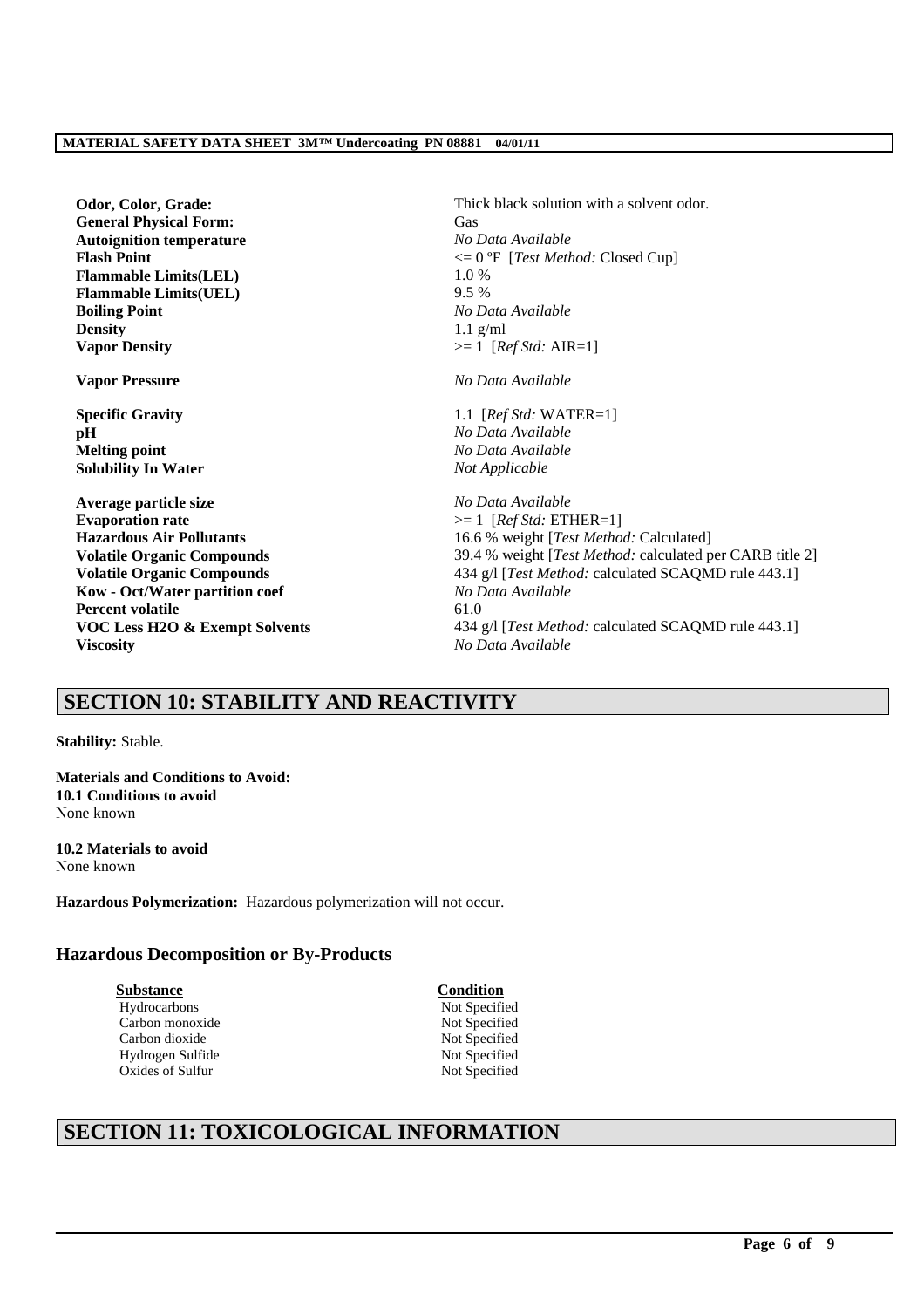Please contact the address listed on the first page of the MSDS for Toxicological Information on this material and/or its components.

# **SECTION 12: ECOLOGICAL INFORMATION**

## **ECOTOXICOLOGICAL INFORMATION**

Not determined.

# **CHEMICAL FATE INFORMATION**

Not determined.

# **SECTION 13: DISPOSAL CONSIDERATIONS**

**Waste Disposal Method:** Incinerate in a permitted hazardous waste incinerator. As a disposal alternative, dispose of waste product in a permitted hazardous waste facility.

Facility must be capable of handling aerosol cans.

**EPA Hazardous Waste Number (RCRA):** D001 (Ignitable), D018 (Benzene)

**Since regulations vary, consult applicable regulations or authorities before disposal.**

# **SECTION 14:TRANSPORT INFORMATION**

## **ID Number(s):**

60-4400-9649-7

**For Transport Information, please visit http://3M.com/Transportinfo or call 1-800-364-3577 or 651-737-6501.**

# **SECTION 15: REGULATORY INFORMATION**

## **US FEDERAL REGULATIONS**

Contact 3M for more information.

#### **311/312 Hazard Categories:**

Fire Hazard - Yes Pressure Hazard - Yes Reactivity Hazard - No Immediate Hazard - Yes Delayed Hazard - Yes

#### **Section 313 Toxic Chemicals subject to the reporting requirements of that section and 40 CFR part 372 (EPCRA):**

\_\_\_\_\_\_\_\_\_\_\_\_\_\_\_\_\_\_\_\_\_\_\_\_\_\_\_\_\_\_\_\_\_\_\_\_\_\_\_\_\_\_\_\_\_\_\_\_\_\_\_\_\_\_\_\_\_\_\_\_\_\_\_\_\_\_\_\_\_\_\_\_\_\_\_\_\_\_\_\_\_\_\_\_\_\_\_\_\_\_\_\_\_\_\_\_\_

| Ingredient | C.A.S. No | $\%$ by Wt |
|------------|-----------|------------|
| TOLUENE    | 108-88-3  | $10 - 20$  |

## **STATE REGULATIONS**

Contact 3M for more information.

## **CALIFORNIA PROPOSITION 65**

| Ingredient                   | <b>C.A.S. No.</b> | <b>Classification</b> |
|------------------------------|-------------------|-----------------------|
| BITUMENS, EXTRACTS OF STEAM- | <b>SEO653</b>     | **Carcinogen          |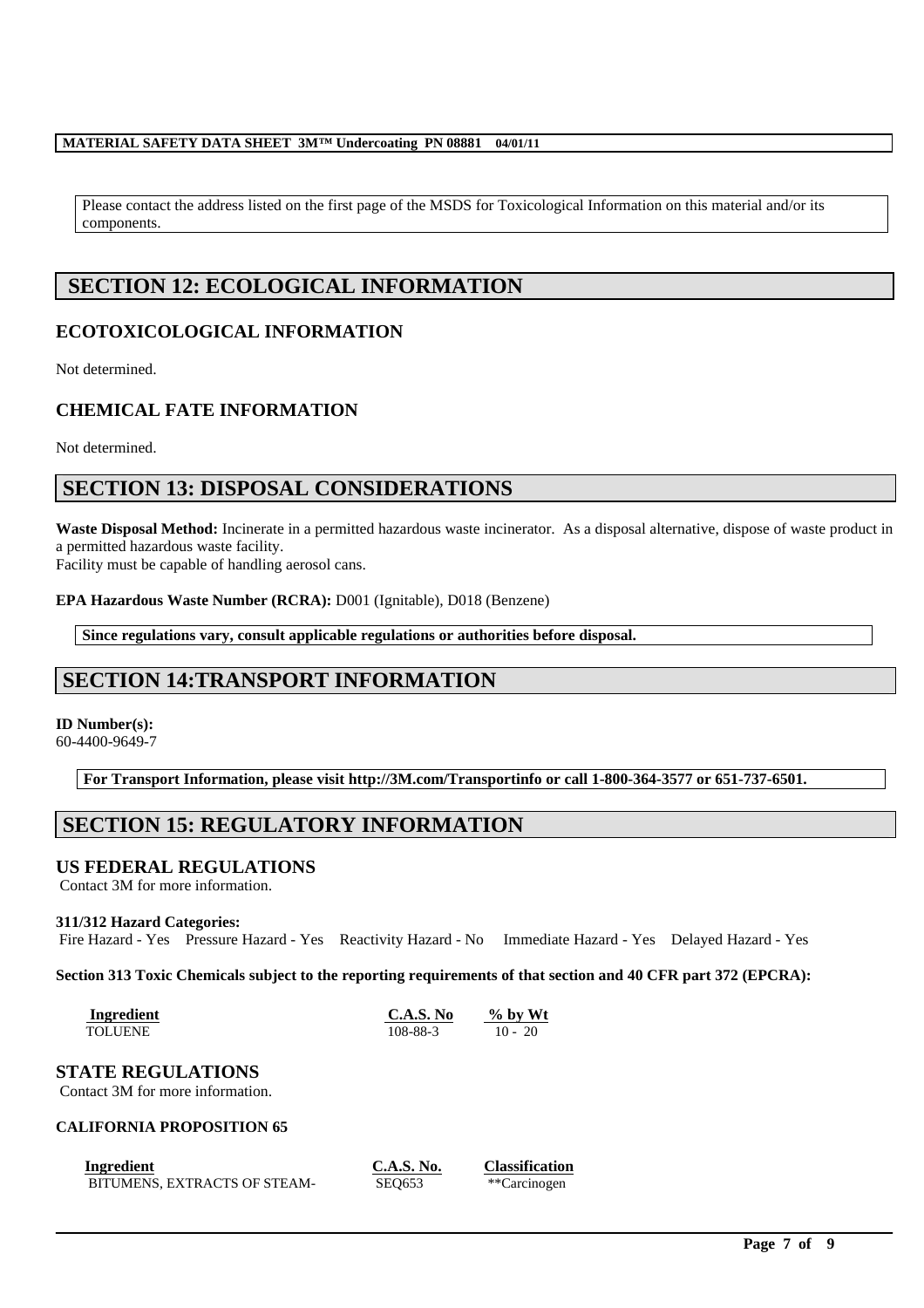| REFINED AND AIR-REFINED<br>SILICA, CRYSTALLINE (AIRBORNE | <b>SEO677</b> | **Carcinogen             |
|----------------------------------------------------------|---------------|--------------------------|
| PARTICLES OF RESPIRABLE SIZE)                            |               |                          |
| <b>BENZENE</b>                                           | 71-43-2       | *Male reproductive toxin |
| BENZENE                                                  | $71-43-2$     | **Carcinogen             |
| <b>BENZENE</b>                                           | $71-43-2$     | *Developmental Toxin     |
| <b>TOLUENE</b>                                           | 108-88-3      | *Developmental Toxin     |

\* WARNING: contains a chemical or chemicals which can cause birth defects or other reproductive harm. \*\* WARNING: contains a chemical which can cause cancer.

### **CHEMICAL INVENTORIES**

Contact 3M for more information.

## **INTERNATIONAL REGULATIONS**

Contact 3M for more information.

**This MSDS has been prepared to meet the U.S. OSHA Hazard Communication Standard, 29 CFR 1910.1200.**

# **SECTION 16: OTHER INFORMATION**

#### **NFPA Hazard Classification**

**Health:** 2 **Flammability:** 4 **Reactivity:** 0 **Special Hazards:** None **Acid/Base:** Acid

National Fire Protection Association (NFPA) hazard ratings are designed for use by emergency response personnel to address the hazards that are presented by short-term, acute exposure to a material under conditions of fire, spill, or similar emergencies. Hazard ratings are primarily based on the inherent physical and toxic properties of the material but also include the toxic properties of combustion or decomposition products that are known to be generated in significant quantities.

#### **HMIS Hazard Classification**

**Health:** 2 **Flammability:** 4 **Reactivity:** 0 **Protection:** X - See PPE section.

Hazardous Material Identification System (HMIS®) hazard ratings are designed to inform employees of chemical hazards in the workplace. These ratings are based on the inherent properties of the material under expected conditions of normal use and are not intended for use in emergency situations. HMIS® ratings are to be used with a fully implemented HMIS® program. HMIS® is a registered mark of the National Paint and Coatings Association (NPCA).

\_\_\_\_\_\_\_\_\_\_\_\_\_\_\_\_\_\_\_\_\_\_\_\_\_\_\_\_\_\_\_\_\_\_\_\_\_\_\_\_\_\_\_\_\_\_\_\_\_\_\_\_\_\_\_\_\_\_\_\_\_\_\_\_\_\_\_\_\_\_\_\_\_\_\_\_\_\_\_\_\_\_\_\_\_\_\_\_\_\_\_\_\_\_\_\_\_

Revision Changes:

- Section 16: Disclaimer (second paragraph) was modified.
- Section 8: Eye/face protection information was modified.
- Section 8: Respiratory protection recommended respirators information was modified.
- Section 14: Transportation legal text was modified.
- Section 9: Boiling point information was modified.
- Section 5: Flammable limits (UE) information was modified.
- Section 5: Flammable limits (LEL) information was modified.
- Section 9: Property description for optional properties was modified.
- Section 8: Respiratory protection recommended respirators guide was modified.
- Section 9: Flammable limits (LEL) information was modified.
- Section 9: Flammable limits (UEL) information was modified.
- Section 2: Ingredient table was modified.
- Section 8: Exposure guidelines ingredient information was modified.
- Section 3: Carcinogenicity table was modified.
- Section 15: California proposition 65 ingredient information was modified.
- Section 10: Materials to avoid physical property was modified.
- Section 10: Conditions to avoid physical property was modified.